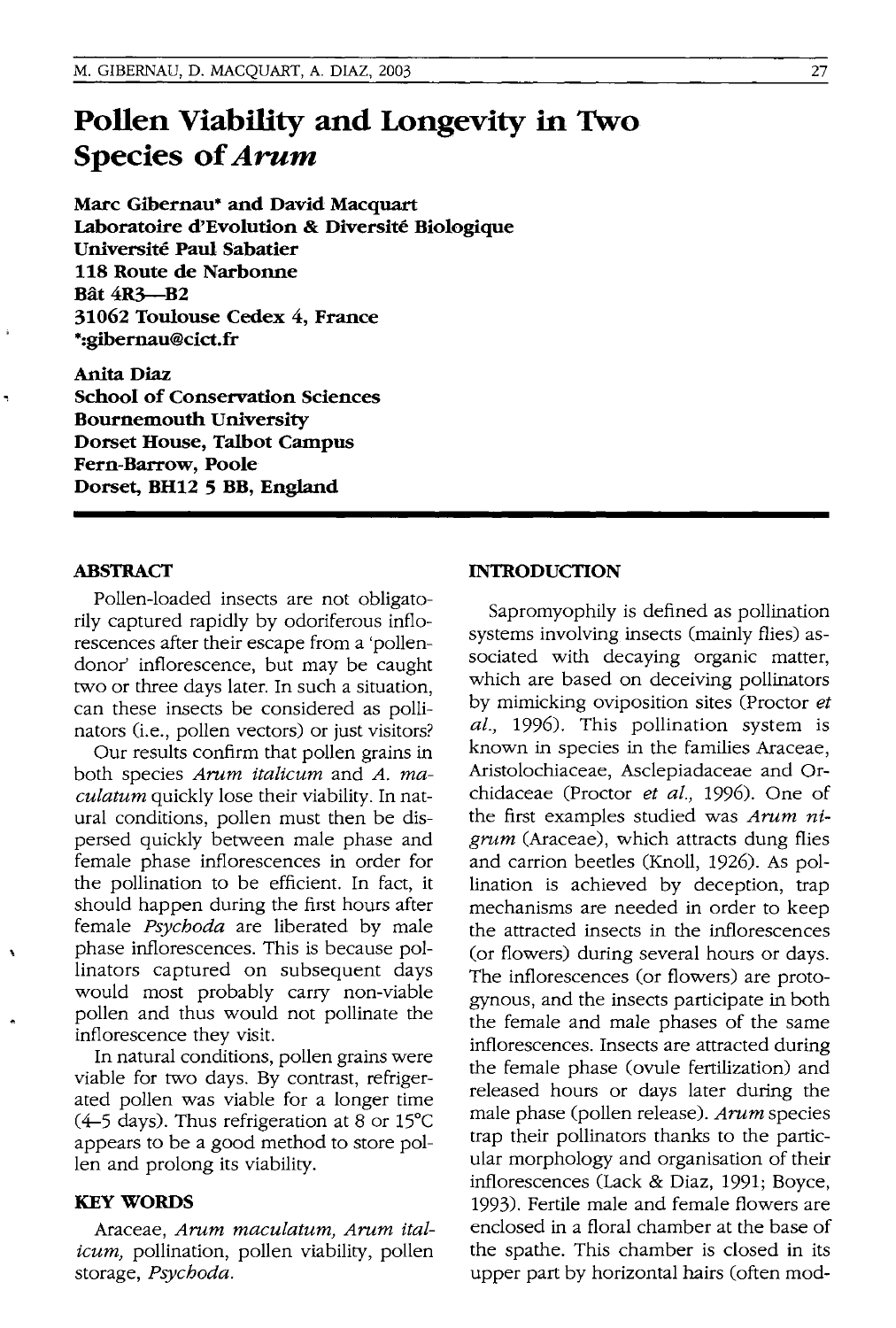| Table 1. Composition of the Brewbaker & Kwack medium (1963) used for the<br>germination tests of pollen grains of <i>Arum italicum</i> . |              |                |
|------------------------------------------------------------------------------------------------------------------------------------------|--------------|----------------|
| MM (g/mol)                                                                                                                               | Conc. $(mM)$ | Conc. $(mg/l)$ |
| 236.15                                                                                                                                   | 1.27         | 300            |
| 101.1                                                                                                                                    | 0.99         | 100            |
| 61.83                                                                                                                                    | 0.1          | 6.183          |
| 345                                                                                                                                      | 0.29         | 100            |
|                                                                                                                                          |              |                |
|                                                                                                                                          |              |                |

**Table 1. Composition of the Brewbaker & Kwack medium (1963) used for the** 

ified sterile male flowers). Attracted insects fall into the floral chamber when only the female flowers are receptive, but cannot escape because of the hairs. The next day, after the emission of pollen, these hairs wither allowing the insects loaded with pollen to escape.

In western Europe, the pollination of two species, *Arum macutatum* and *A.* it*alicum,* by psychodid flies has been studied (Prime, 1960; Lack & Diaz, 1991; Albre *et al.,* 2003). Various species in the genus *Psycboda* are involved. The flies are attracted during the female phase by a warm and odoriferous appendage, the distal part of the inflorescence, which mimics their brood site odour (dung or urine-like) (Bermadinger-Stabentheiner & Stabentheiner, 1995; Kite *et at.,* 1998). As pollination is achieved by deception, a trapped insect may not be willing to visit another inflorescence after its escape from the previous one. Thus pollen-loaded insects are not obligatorily captured on the same day of their escape by an odoriferous inflorescence, but may be caught two or three days later. In such a situation, can these insects be considered as pollinators (e.g. pollen vectors) or just visitors? One way to answer this question is to establish if pollen grains carried by pollinators are still viable after 2, 3 or more days. The aim of this paper is to test how long *Arum* pollen grains are viable.

There are direct and indirect measures of pollen viability. Direct tests consist of depositing the pollen on receptive stigmas and determining whether seeds are produced. Pollen germination can also be scored *in vitro.* Indirect methods rely on the correlation between ability to fertilize an ovule and some physiological or physical characteristics that can be determined more rapidly: (1) the fluorochromatic procedure (FCR) , (2) testing pollen for enzyme activity, and (3) testing stainability of vegetative cells. The correlation is greatest for FCR and lowest for stainability (Heslop-Harrison *et at.,* 1984). The viability of pollen grains of two species *(Arum italicum* and *A. macutatum)* has been studied by direct tests using two experimental methods *(in vivo* and *in vitro).* 

### **MATERIAL AND METIIODS**

## In vitro-Arum italicum (Toulouse, **Franee)**

Pollen viability of *Arum italicum* has been tested by germinations of pollen grains *in vitro* in suspension on a Brewbaker-Kwack medium (Brewbaker & Kwack, 1963), the composition of which is indicated in Table 1. Pollen grains were soaked in a liquid medium or in distilled water above a solidified Brewbaker-Kwack medium on the bottom of the petri dishes.

Pollen from 18 inflorescences was collected in Eppendorf tubes between May 9th and May 22nd 2002. Two experiments were conducted on this pollen. Thirteen of the samples were stored in dry conditions at room temperature, and the remaining 5 were stored in a refrigerator (8°C). From each pollen sample, a first sub-sample was placed in the germination medium on the day of its release  $(t = 0)$  and other sub-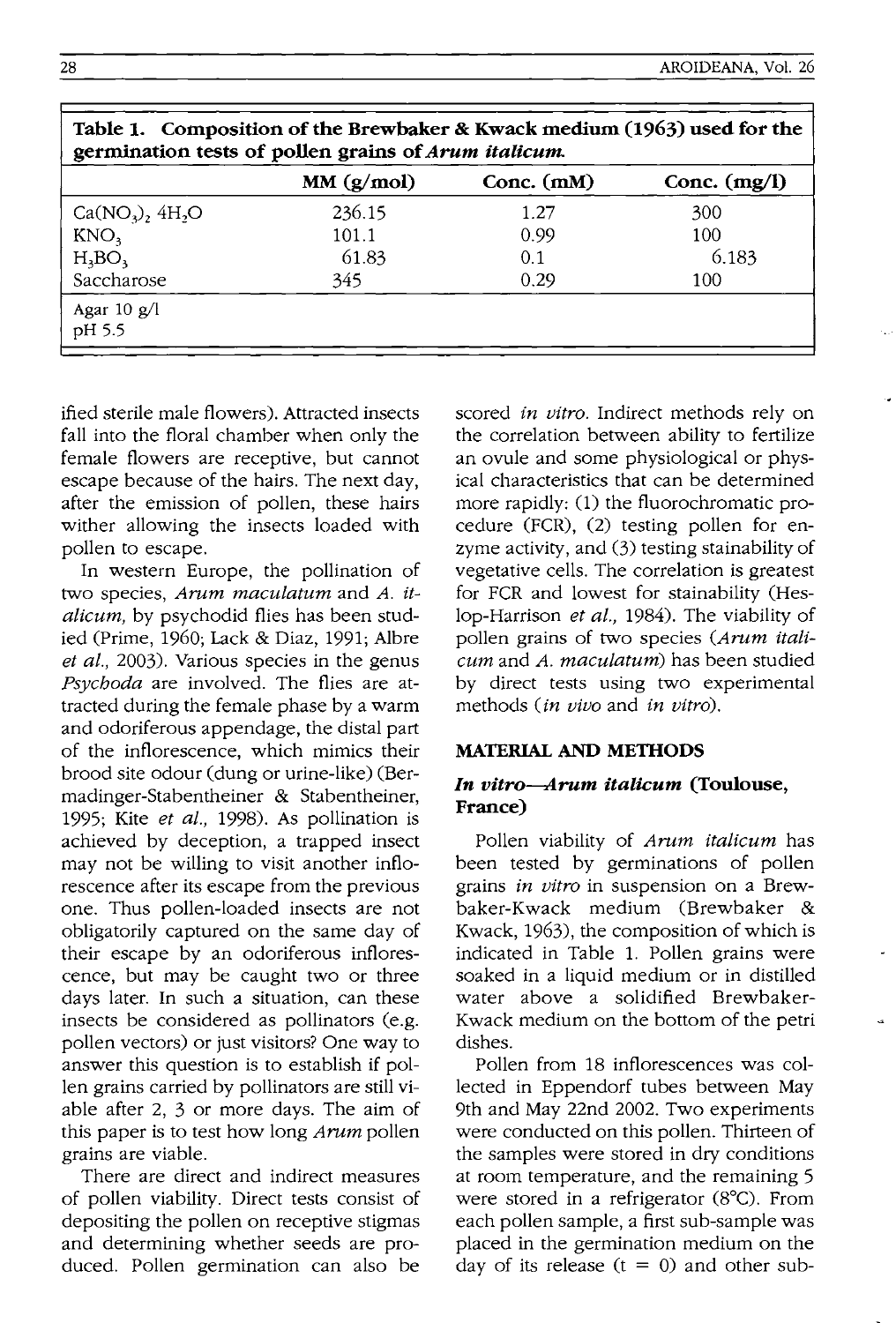

#### **Arum italicum**

Fig. 1. Change of pollen germination rate at different days after pollen release, according to two modes of pollen conservation: dry condition (ambient temperature) or in a refrigerator (8°C).

samples 24 hours, 48 h, 72 h, 120 h, 144 h, and 168 h later.

#### *In vivo-Arum maculatum* **(Dorset, England)**

Pollen viability was tested by germinations of pollen grains *in vivo* by measuring the success of seed set of hand-pollinated plants where pollen varied in age. All pollen donors were from single genotype, outcrossed sources. Pollen was applied liberally to all stigmas in the inflorescence during early female phase.

Two experiments were conducted. The pollen was stored either in a dark, dry cupboard at 15°C or in the field inside the spathes under natural conditions. For both experiments ten inflorescences were hand-pollinated and the success of berry set was measured as a percentage of berries containing seed per inflorescence.

#### **RESULTS**

#### *In vitro-Arum italicum*

Germination rates were similar when pollen grains were soaked in a liquid Brewbaker-Kwack medium to when they were soaked in distilled water. Germination- rate patterns were very different between the two experiments as shown in Fig. 1. The main results are:

- 1) The pollen germination rate was low at  $t = 0$ : ranging from 15 to 32%.
- 2) Pollen stored in Eppendorf tubes in dry conditions and at room temperature has lost its viability in 48 hours.
- 3) Pollen stored in a refrigerator remained viable (20-25%) for three days (72 hours) then its viability decreased rapidly to zero.

#### *In vivo-Arum maculatum*

Germination rate patterns were very different between the two experiments as shown in Fig. 2. The main results are:

- 1) High pollen germination rates (100%) were obtained at the beginning of both experiments.
- 2) Pollen stored in the field within the spathe remained highly viable for two days, decreasing on the third day (36%). Pollen viability reached zero on the next and following days.
- 3) Pollen stored at 15°C remained highly viable for 4 days, decreasing on the fifth day to 51%. Pollen remained weakly viable (10%) on the two subsequent days.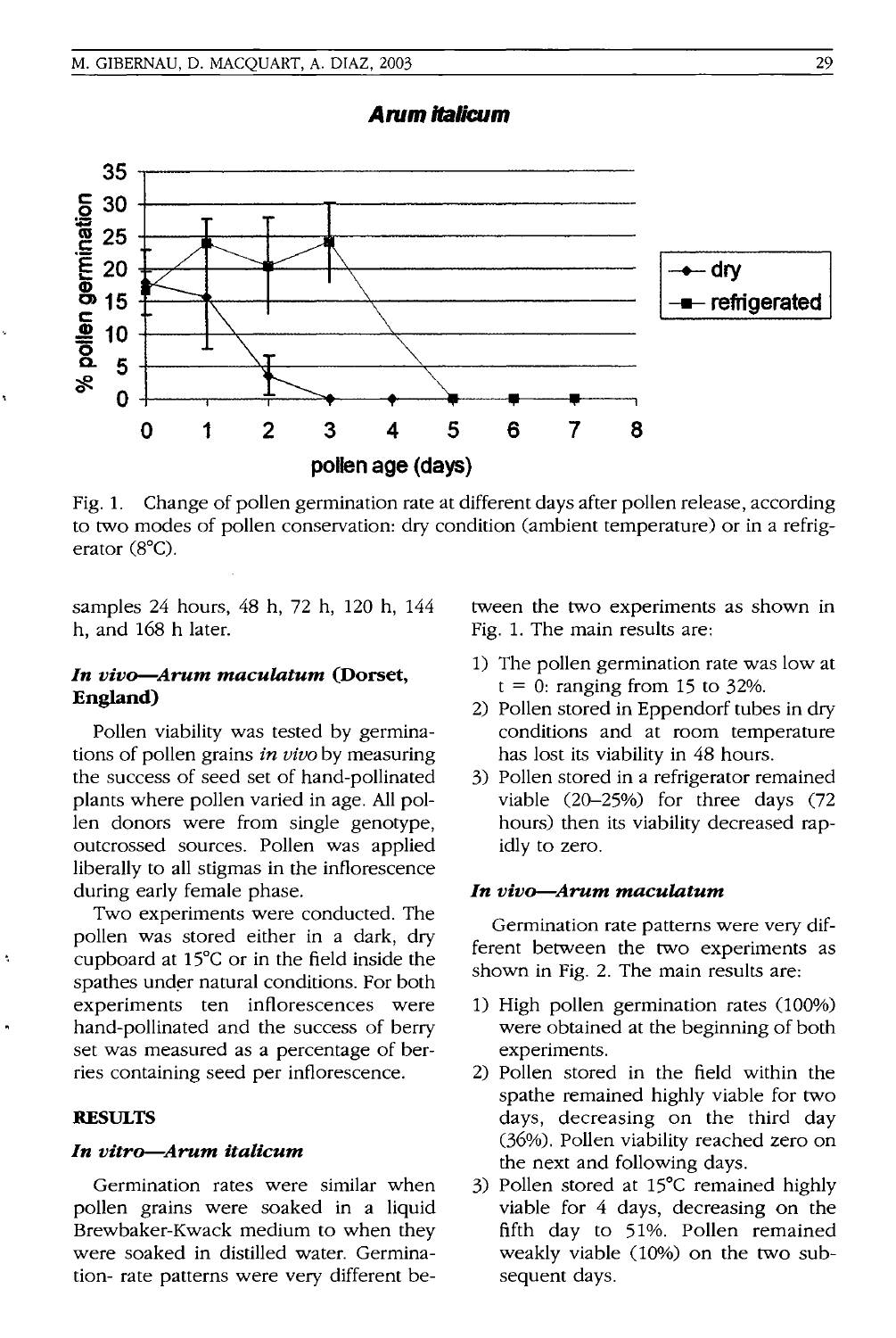

# **Arum maculatum**

Fig. 2. Change of pollen germination rate at different days after pollen release, according to two modes of pollen conservation: field condition within spathes (ambient temperature) or in a cupboard  $(15^{\circ}C)$ .

#### **DISCUSSION**

Germination of pollen is generally most successful immediately after anthesis, and viability deteriorates rapidly in most species (Kearns & Inouye, 1993). In *Erythronium grandiflorum* (Liliaceae), pollen viability decreases significantly within an hour of exposure to the air after dehiscence (Kearns & Inouye, 1993). However, not all pollen is short-lived; some Rosaceous and Liliaceous pollen can remain viable for 100 days (Leduc *et al.,* 1990). Our results confirm a "rapid" pollen viability loss for *Arum italicum* and *A. maculatum.* In natural conditions ("field", Fig. 2), pollen grains were viable for 2 (-3) days whereas in semi-natural conditions ("dry", Fig. 1) for only 1  $(-2)$  day(s). By contrast, refrigerated pollen was viable for longer times  $(4-5$  days).

In order to hand pollinate *Amorphophallus paeoniifolius,* pollen grains were stored under high humidity in a refrigerator, but viability is extended for only a short time by this method (Hyndman, 2001). The pollen viability of *Clarkia* (Onagraceae) decreases with time at room temperature both on the plant or in the lab, but pollen stored at 5°C retained its ability to fertilize ovules for longer periods (Smith-Huerta & Vasek, 1984). Thus refrigeration at 8 or 15°C appears to be a good method to store and prolong pollen viability (two days in the two studied *Arum*  species).

Pollen can be shed in the binucleate or trinucleate stage. Binucleate pollen germinates fairly easily whereas trinucleate pollen (for example in Asteraceae or Poaceae) has a very short life and is difficult to germinate *in vitro* (Grayum, 1986; Kearns & Inouye, 1993). The pollen of *Amorphophallus paeoniifolius* is trinucleate and sensitive to desiccation whereas *A. konjac* has a binucleate 'resistant' pollen (Hyndman, 2001). In the same way, *Arum italicum* and *A. maculatum* have trinucleate 'sensitive' pollen grains, moreover they are starchless, a rare combination in aroids (Grayum, 1986).

Our results suggest that the Brewbaker-Kwack medium may not be suited for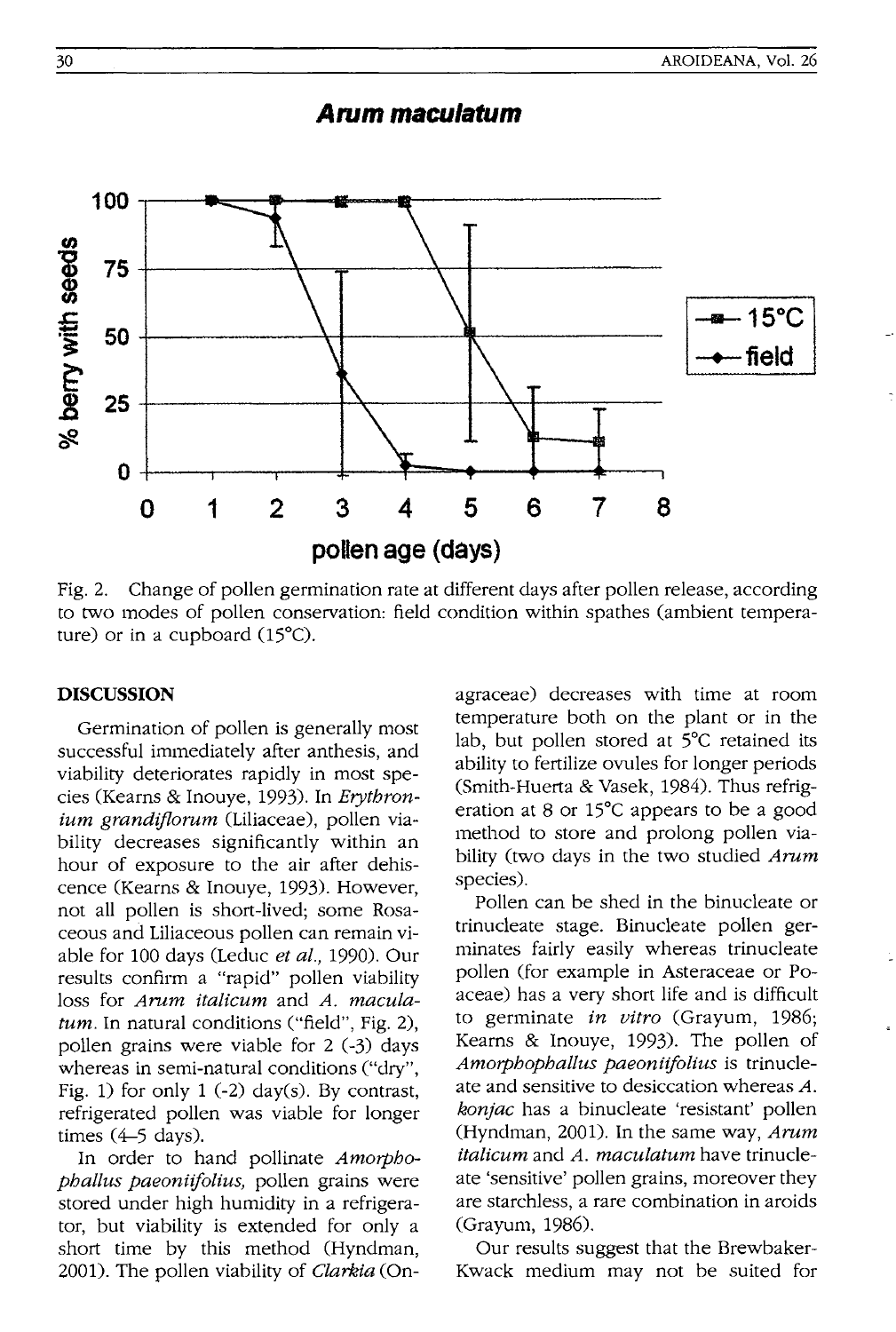*Arum italicum* pollen to germinate, or that *Arum italicum* pollen has naturally a low viability. However, this last hypothesis is somewhat contradicted by our results on *A. maculatum* although we can not exclude differences in pollen viability among species. Pollen viability of *A. italicum* was studied by an "individual grain method" whereas it was by an overall ("population") method for *A. maculatum.* Brewbaker-Kwack medium has been used successfully for many species with binucleate pollen, but other species, particularly those in the Brassicaceae and Compositae, with trinucleate pollen require a different medium. Only 16% germination of *Capsella bursa-pastoris* (Brassicaceae) pollen was obtained with Brewbaker-Kwack medium whereas 47% of the pollen germinated in a more appropriate medium (Leduc *et al., 1990).* 

**In** nature, water, sugar and amino acids are supplied by the style to nourish the growing pollen tube. For many species, boron and calcium are also required for pollen tube growth. Boron, which is provided by stigmas and styles, facilitates sugar uptake and has a role in pectin production in the pollen tube (Richards, 1986). Calcium, found on the surface of some pollen grains, is often required for germination and has been implicated in the successful germination of a large number of pollen grains. Calcium is also involved in pectin synthesis and control of osmotic conditions (Richards, 1986). At least 79 genera require a medium containing sucrose, boric acid, and calcium.

Pollen viability in *Arum* (e.g. *A. italicum* and *maculatum)* appears to be short in "natural" conditions. Consequently, it must be dispersed quickly between mature and receptive inflorescences in order for the pollination to be efficient. **In** fact, in most of the cases, it should happen during the first 12 hours between female *Psychoda* being liberated by male phase inflorescences and the opening of fresh female phase inflorescences. **In** *A. maculatum* the pollinators are released in the morning and captured by fresh inflorescences the following evening whereas in

*A. italicum* female *Psychoda* are liberated in the early evening and captured later in the same evening by fragrant inflorescences. **If** this capture occurs the following day, the visit will still be positive (i.e. ovule fertilisation) as pollen grains are still viable. By contrast, pollinators captured on subsequent days, would most probably carry non-viable pollen and thus would not pollinate the inflorescence they visit.

Further experiments are needed to investigate whether pollen viability deteriorates rapidly in other species of *Arum* and Araceae, and whether large between-species variation in pollen viability explains the low rates observed in *Arum italicum.* 

#### **ACKNOWLEDGMENTS**

We wish to thank Hervé Gryta for preparing the Agar and Brewbaker and Kwack Medium used in this research and Michael Grayum for correcting the manuscript.

#### **UTERATURE CITED**

- Albre, ]., A. Quilichini & M. Gibernau. 2003. Pollination ecology of *Arum italicum* (Araceae). *Bot.* j. *Linn. Soc.*  141(2):205-214.
- Bermadinger-Stabentheiner, E. & A. Stabentheiner. 1995. Dynamics of thermogenesis and structure of epidermal tissues in inflorescences of *Arum maculatum. New Phytol. 131:41-50.*
- Boyce, P. 1993. The genus *Arum.* A Kew magazine monograph. HMSO, London.
- Brewbaker,]. 1. & B. H. Kwack. 1963. The essential role of calcium ion in pollen germination and pollen tube growth. *Am. J. Bot.* 50(9):747-858.
- Grayum, M. H. 1986. Phylogenetic implications of pollen nuclear number in the Araceae. *Plant Syst. and Evol.*  151:145-161.
- Heslop-Harrison, J., Y. Heslop-Harrison & K. R. Shivanna. 1984. The evaluation of pollen quality, and a further appraisal of the fluorochromatic (FCR) test procedure. *Theor.* & *Appl. Gen.*  45:115-122.